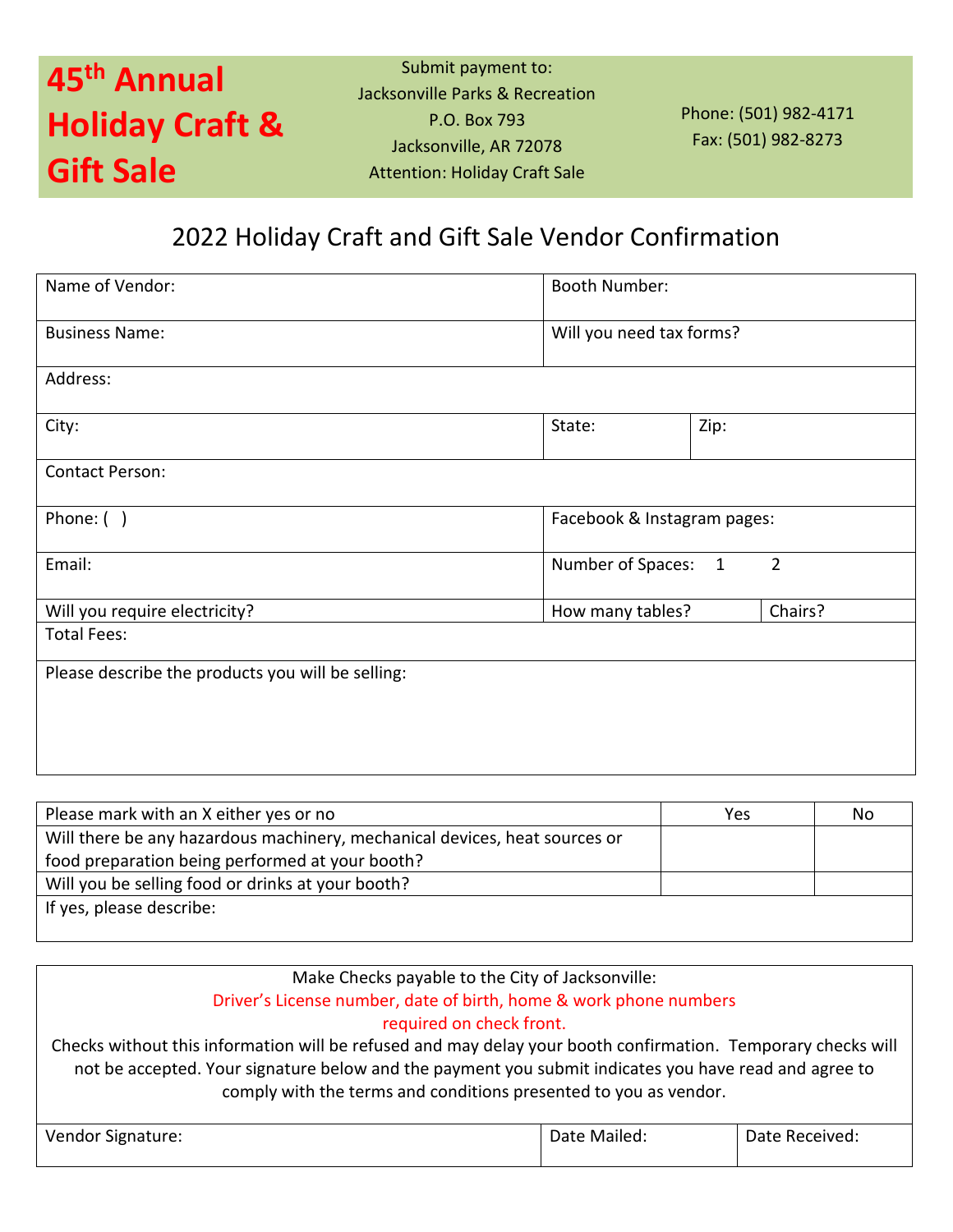# **45 th Annual Holiday Craft & Gift Sale**

Jacksonville Parks & Recreation P.O. Box 793 Jacksonville, AR 72078 Attention: Holiday Craft Sale

Phone: (501) 982-4171 Fax: (501) 982-8273 Email: mjackson@cityofjacksonville.net

### **Terms and Conditions**

#### **GENERAL RULES AND INFORMATION**

If a vendor does not participate in the sale both days or if a vendor leaves before the sale is over, the vendor will forfeit his/her space for the following year.

Vendors are NOT to break down their spaces until the end of the sale day. Early breakdown is unfair to the incoming shoppers, and will result in forfeit of his/her space for the following year.

#### **SET-UP HOURS:**

Thursday, November 17, 2:00 pm – 8:00 pm Friday, November 18, 8:00 am – 11:00am

#### **SALE DATE:**

Friday, November 18, 11:00am- 7:00 pm Saturday, November 19, 9:00 am- 4:00 pm

#### **LOCATION:**

Jacksonville Community Center #5 Municipal Drive Jacksonville, AR 72076

#### **FEES—MAXIMUM 2 SPACES PER VENDOR:**

Single Space (10'x10')--\$80.00 Double Space (10'x20')--\$140.00 **No Walk Ways Between Spaces**

#### **ADMISSION:**

Admission is \$2 for adults. \$1 for children ages 12-18. Bring a toy in exchange for admission price for the toy drive. **TABLES AND CHAIRS** will be available for rental during the Holiday Craft and Gift Sale. All items must be returned at the end of the sale. If items are not returned at the end of the sale, the vendor will be invoiced for the full cost of the item including replacement, shipping and any other incurred cost.

> **Chair--\$2.00 Table--\$5.00**

**ELECTRICITY:** If you need electricity, please bring extension cords as electricity is not readily available at all booths. **The need for electricity must be noted on your application or confirmation or it is not guaranteed as the electricity will be run to each booth before set-up begins.**

**DISPLAY:** Your display of crafts and gifts is just as important as your product. Your display is part of the consideration to approve you as a vendor. *Booth displays should be creative, festive and have a visual affect using backdrops, shelves, racks, and other décor.* Please explain in your application how you will present your crafts and gifts.

**SET-UPS:** You must furnish your set-ups. No sharp edges on legs of tables or display shelves.

**NO FLEA MARKET ITEMS:** You will be asked to remove items from display.

**NO COMMERCIAL ITEMS:** To include but not limited to prepackaged items or commercial items to entice sales. Giftwrapped presents must be hand-wrapped with homemade bows. **Any items that do not follow this rule will be asked to be removed from the space.**